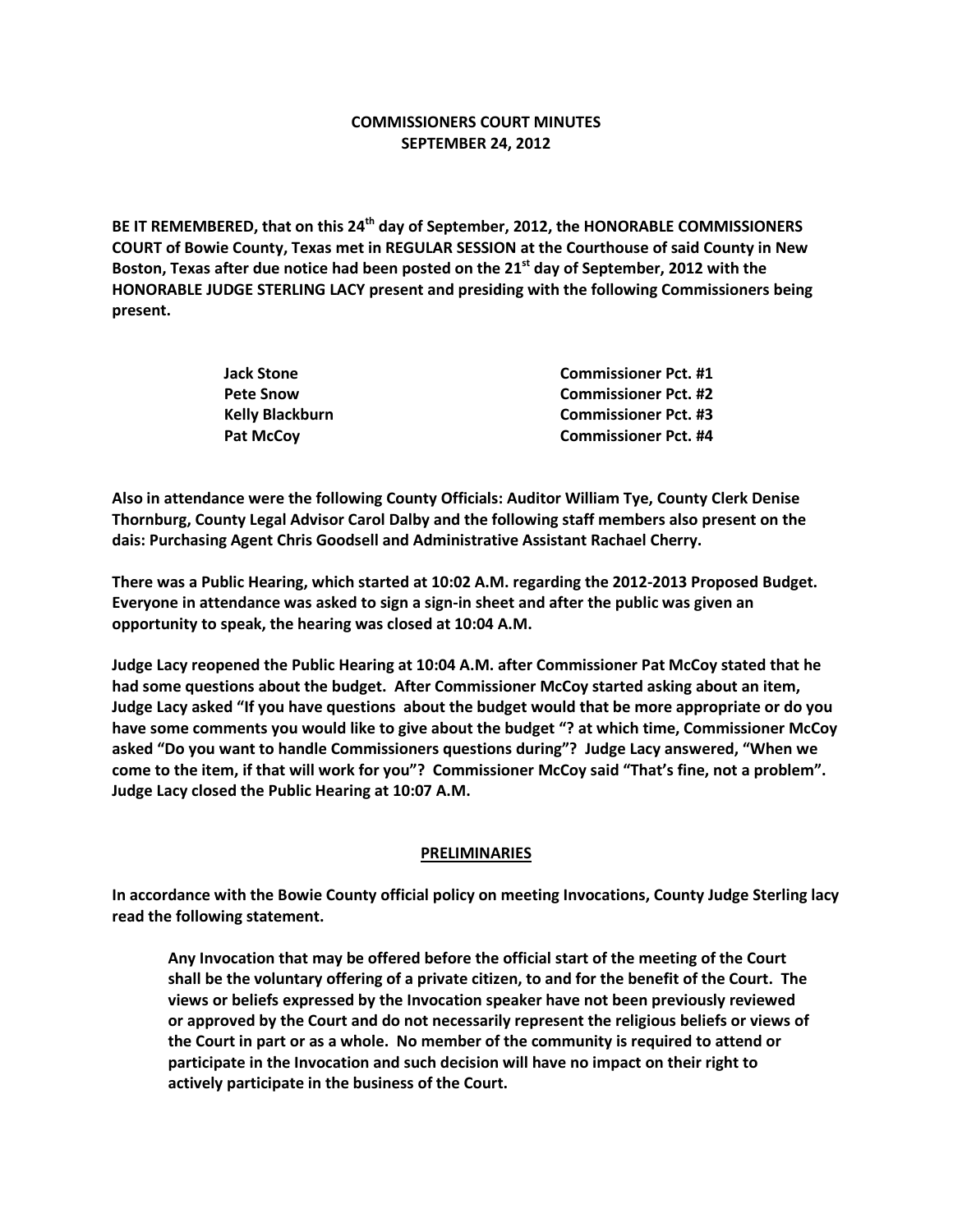#### **INVOCATION**

**James Prince-Bowie County Sheriff**

### **PLEDGE**

**Pledge of Allegiance to the United States of America**

# **ANNOUNCEMENTS**

**None**

### **REGULAR AGENDA ITEMS**

**Court convened at 10:08 A.M. when the following ORDERS, JUDGMENTS AND DECREES were had and ORDERED spread upon the minutes of the court to-wit.**

- **Item 1: Public comments were made by Noah Jackson, who also gave a handout to Commissioners regarding the residency of County Auditor, William Tye who currently resides in Arkansas. Public comments were made by James Stivers regarding the tax increase and budget.**
- **Item 2: Judge Lacy responded to Mr. Jackson's comment by asking Legal Advisor Carol Dalby if there was a distinction between Elected Officials and employees as far as residence being required? Mrs. Dalby stated that "yes, there are your Honor, Elected Officials have to be residents of the County and State Employees do not. This is an issue that District Judges determined a long time ago".**
- **Item 3: Mr. Jack Stoffregen from the Regional Public Defender Office for Capital Cases gave a presentation to the Court regarding a Capital Litigation Program for Bowie County. In 2007 a group of District Judges in Regions 7 and 9 decided that there was a problem with Indigent Capital Representation when the State would seek a death sentence against the indigent defendant. They formulated a plan and sent it to Austin to the Indigent Defense Commission requesting funding to start the program. The program was so successful that counties around the State were asking to participate and they weren't eligible, so the State decided beginning in year three, they would fund an expansion. The total yearly expense to be in program: first year-free; second year-\$35,837; third year-\$47,783; fourth year-\$71,675; fifth year-\$95,566 and sixth year-\$119,458. After the sixth year they will know how many counties are participating, how many people to staff, which offices to keep open and then they will come up with the final figure for the county.**
- **Item 4: On this 24th day of September, 2012, a motion was made by Commissioner Kelly Blackburn and duly second by Commissioner Pat McCoy to approve budget amendments for 2011-2012. County Auditor William Tye stated: "There probably should be some more after we close September, but I have given each of the Commissioners a copy of line item adjustments and they have approved those. I went through every department after we closed August and just more or less made line item adjustments so they have approved them and if there are any questions, I will be glad to answer them". Judge Lacy asked: "These are line item adjustments within the departments"? Mr. Tye replied: "They are line item adjustments, yes sir". Commissioner McCoy had a question: "William, I notice that some of these that are here are ones that we have already requested". Mr. Tye responded: "Right, yours didn't get posted so I went ahead and redid them in this". Commissioner McCoy: "So they're here. The**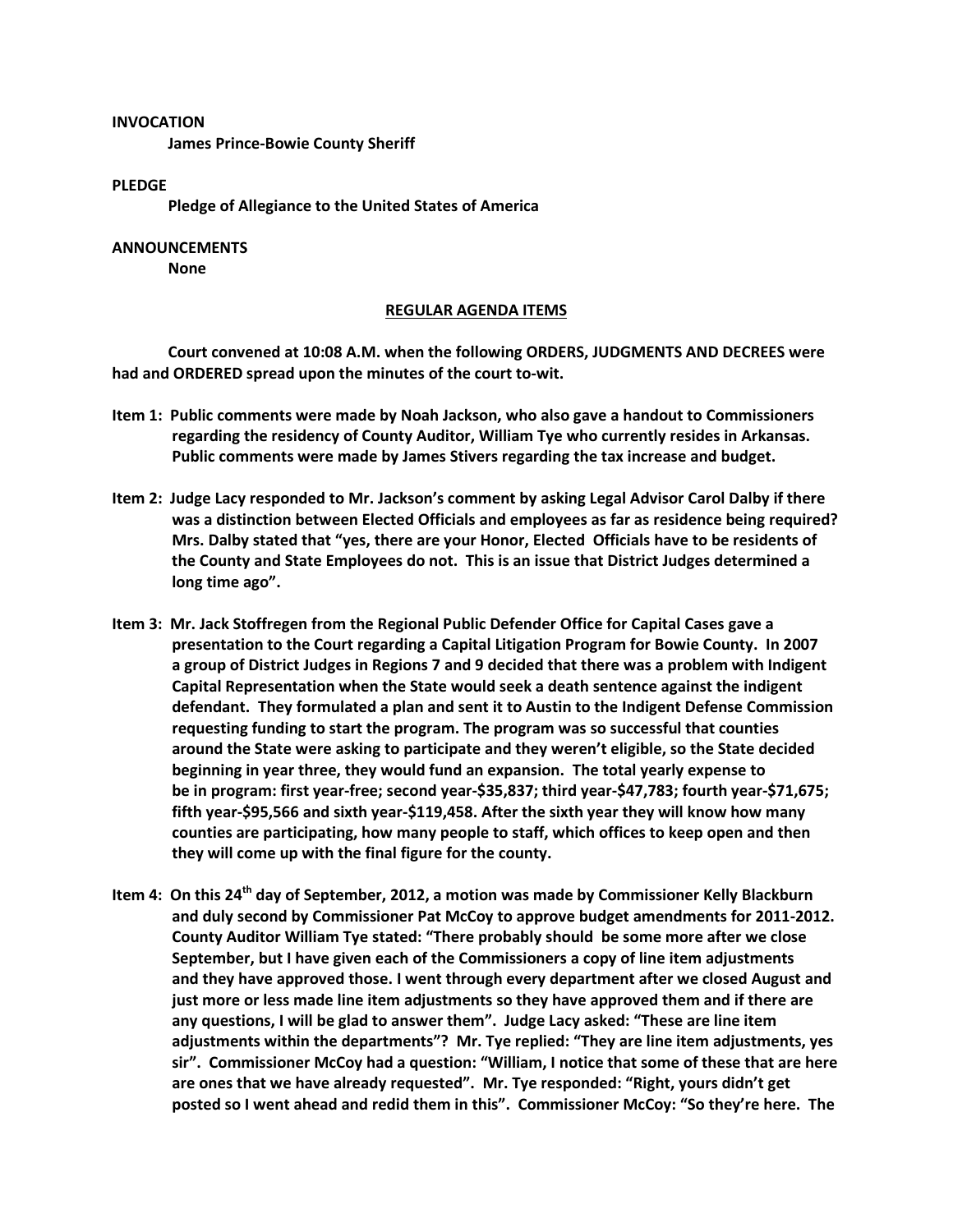**other thing is, if we wind up with basically five days left in this budget, five work days left in this budget year, let's say this coming Friday I have an emergency and I have to, in one particular item, I'm right at budget and we have to expend that, if our budget year closes September 30th, how do we make that adjustment because you don't actually close the year in October, how do we make the change"? Mr. Tye's response: "It will be in October before I close the books and it may be even later than that because we have accruals that we have to record in all of our bills, so it's usually a little bit later when we close the end of the year. We can review what we've done so far and try to make the amendment based on what information you've got, you know, if that answers your question. Judge Lacy stated that "The state law says that budget amendments have to be made within the budget year". Mr. Tye: "Ok, if that's the case, then this should be it because I won't make any more because I don't know what September numbers will look like". Commissioner McCoy: "So, we could have a line item within a budget, because of that, we could have a line item that could be over. As long as we are in our total budget, people can't say we are over budget". Mr. Tye: "You could have a line item that is over, that is correct, right". Judge Lacy indicated that "When we get the audit, which we are asking that it be completed by March 31st of next year, in compliance with the request by our bond people and if we ask for the budget discrepancies at the end, I could have a line item that I went over and it be listed in that budget discrepancy, but it would be something that happened in the last five days, it wouldn't be anything that major, I wouldn't think". Mr. Tye: "No, like I say, based on the information on what we have, if it looks like we can make that adjustment and not put you over budget somewhere else, we can do that".**

**Motion was put to a vote and all voted aye and none opposed. Motion carried.**

- **Item 5: On this 24th day of September, 2012, a motion was made by Commissioner Pat McCoy and duly second by Commissioner Pete Snow to pay accounts payable. Judge Lacy asked Auditor William Tye the following questions: "Mr. Tye, do any of the items that you are presenting to the Court today for approval cause any department to exceed their budget appropriation for the year'? Mr. Tye's response: "To the best of my knowledge, no". Mr. Tye, are each of these requests that you are submitting to the Court today a proper and budgeted item of expenditure for the department to which it is being charged"? Mr. Tye's response: "yes sir". Motion was put to a vote and all voted aye and none opposed. Motion carried.**
- **Item 6: On this 24th day of September, 2012, a motion was made by Commissioner Pat McCoy and duly second by Commissioner Pete Snow to authorize the Order of the issuance \$34,910,000 "Bowie County, Texas Pass-Through Toll Revenue and Unlimited Tax Bonds, Series 2012"; authorizing the sale thereof, and enacting provisions incident and related to the issuance of said bonds. Mr. Boyd London of First Southwest spoke to the Court and stated that we would actually be issuing \$34,910,000 bonds. The remaining \$90,000 will not be unauthorized so to speak but, we will not issue those out unless it is an emergency . The County will pay the principal and interest on the bonds, interest being twice a year-February 1 and August 1 and principal beginning on August 1, 2013 through the year 2027. If the County was out of pocket, funds to pay, such as engineering and some other expenses and included in this, the County has a Reimbursement Resolution which states that any out of pocket funds for capital expenses for the project, then with the sale of the bonds, the County would reimburse itself**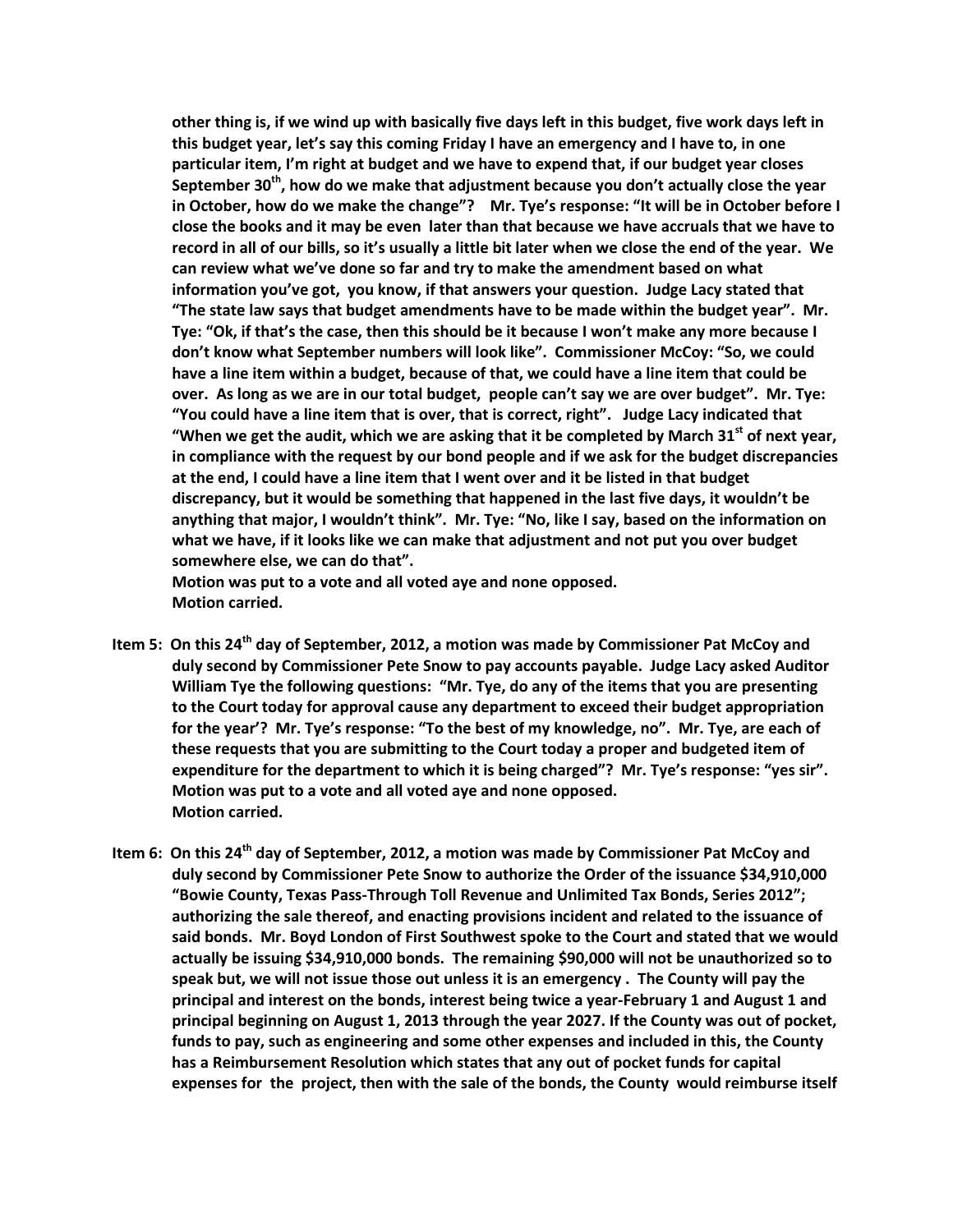**for those capital expenses (just under \$2,000,000). The County had a reduction in the rating from AA to A1, which is still very, very good. Keeping audits current and filed will help rating go up.**

**Motion was put to a vote and all voted aye and none opposed. Motion carried.**

**Item 7: On this 24th day of September, 2012, a motion was made by Judge Lacy and duly second by Commissioner Pat McCoy to approve a property tax rate of \$.3612/\$100 that exceeds the effective tax rate of \$.32164/\$100. Judge Lacy stated that 36.5 cents/\$100 broken down as 8.5476 cents/\$100 for I&S (Interest and Sinking) and 27.5724 cents/\$100 is for M&O (Maintenance and Operation). Commissioner McCoy wanted the public to know that this will raise more property taxes. It raises \$1,558,495 of additional taxes, of that, \$122,937 is tax revenue raised from new property that was not on the roll last year and it raises \$1,424,908 for the Hwy 82 Project, so of that \$1,558,495, we got about \$10,000 new taxes if we discount out the Hwy 82 Project.**

**Motion was put to a vote and all voted aye and none opposed. Motion carried.**

**Court recessed at 11:20 A.M.**

**Court reconvened at 11:40 A.M.**

**Item 8: On this 24th day of September, 2012, a motion was made by Commissioner Kelly Blackburn and duly second by Commissioner Pat McCoy to accept the District Judges Order to set Court Reporters salaries. These are from the 5th Judicial Court, 102nd Judicial Court and 202nd Judicial Court. Motion was put to a vote and all voted aye and none opposed. Motion carried.**

**Item 9: On this 24th day of September, 2012, a motion was made by Commissioner Kelly Blackburn and duly second by Commissioner Pat McCoy to accept an Order setting the County Auditor and Auditor's Assistant's salaries. Motion was put to a vote and all voted aye and none opposed. Motion carried.**

**Item 10:On this 24th day of September, 2012, a motion was made by Judge Lacy and duly second by Commissioner Pete Snow to approve the 2012-2013 Bowie County Revenue and Expense Budget. Commissioner Pat McCoy had several questions and concerns about the budget. Judge Lacy commented that before we get into each of the details, that it appeared to him that some of the adjustments could be made within the budget year and wondered if it might speed things up if we saved those kinds of adjustments for the budget year. Commissioner McCoy agreed that it would speed things up and after additional statements were made he asked "Is this not the appropriate time to get a better feel of what our budget is and should be"? Judge Lacy stated "right now we have a motion and a second on the floor to accept this budget". Commissioner McCoy responded that "we are having discussions and I am asking questions", Judge Lacy replied "I think we are getting close to taking a vote". Commissioner McCoy: "I have additional questions before we take a vote". There was discussion about the**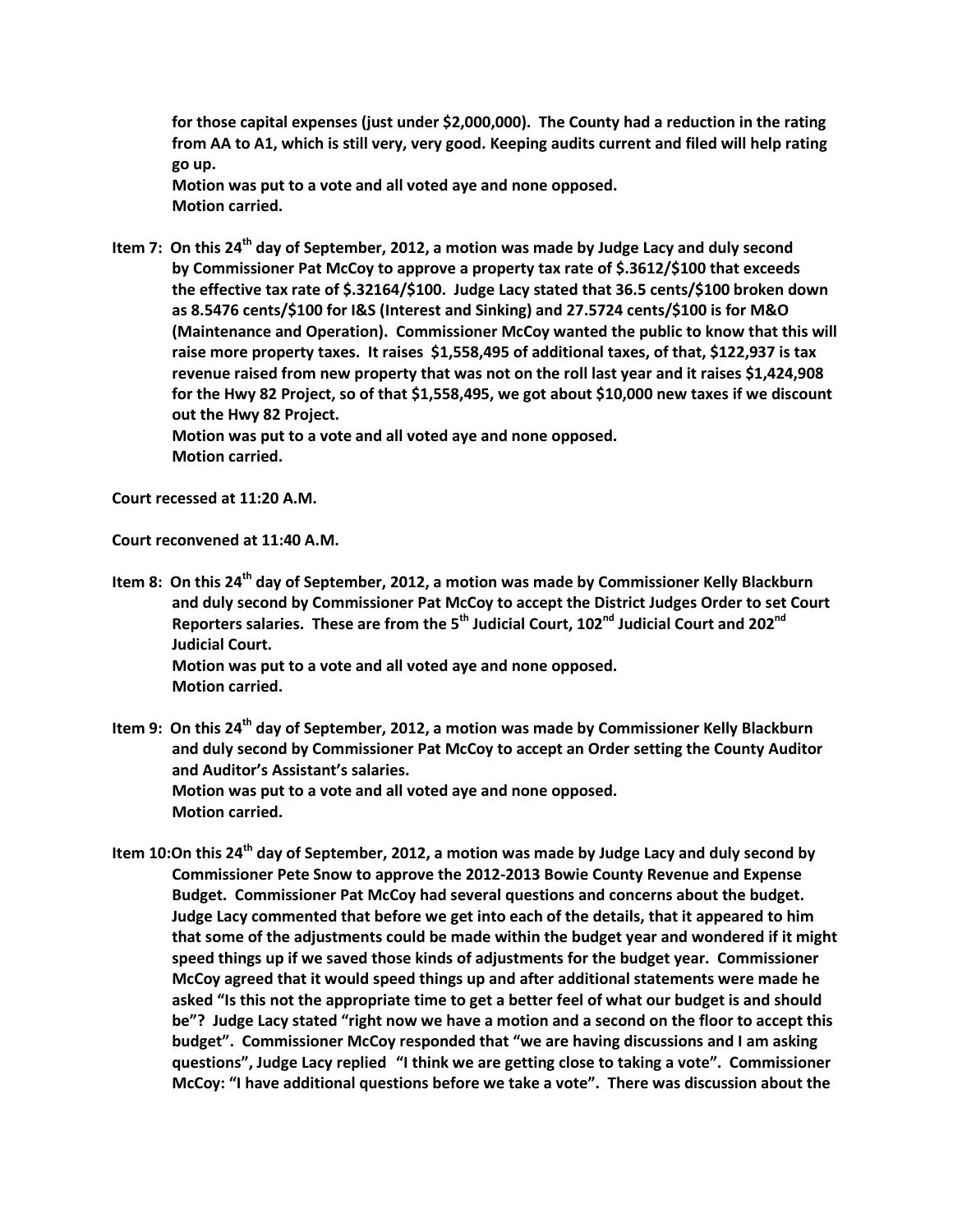**Capital Outlay (in Courthouse budget) of \$212,500 which is for two elevators, hallway carpet for upstairs, chiller, smoke detector system and telephone system. After additional discussions, Judge Lacy suggested that they vote on whether to adopt the budget as is and go to work on all the details. He then asked the Commissioners if they wanted to take a vote on the budget and then if it is voted down, then move into going over all the details. Commissioner Pete Snow then asked if we are moving in a direction to reduce the expenses in this budget. Commissioner McCoy explained that he was trying to find out the thinking behind some of the concerns he has and to understand how it would affect the County at large, specifically Pct. 4 which in this budget, his Capital Outlay is not enough to cover three trucks that are coming up for buy back this next month. Judge Lacy stated that during the budget hearing, there was discussion of a lease with option to buy. After further discussion, Judge Lacy again stated that they vote the budget up or down, if they vote it down, then go into all the details. Commissioner Snow asked some additional questions and also asked about the procedure of selling an asset. Auditor William Tye explained the procedure. Discussion continued between the Judge and all Commissioners. Commissioner Snow stated that he "would like to amend the budget with the Capital Outlay in Pct. 4 include enough money to purchase that equipment". Judge Lacy responded with the question of "purchase or acquire"? Commissioner Snow: "whatever is in the best interest to acquire, in the best interest of the County which would mean we would need to put \$450,000 or \$5 something…." Judge Lacy questioned Pct. 3 Commissioner Kelly Blackburn regarding his budget and Commissioner Blackburn indicated that his budget would be coming up short by about \$20.000. Auditor William Tye stated that there were some other items that he needed to mention regarding this budget, one is to take \$50,000 of the Auditor's budget for software in this budget that has been proposed, the health insurance increases that is anticipated he needs to make about a \$50,000 adjustment to that; the County Clerk's Office-failed to put a Chief Deputy salary in that budget, it needs to be put in there, \$42,000 plus benefits for that salary: in the Judge's budget there shows to be an increase and he does not want it so that needs to come out. Those are items that Mr. Tye did not have time to change and he has showed salary increases for all employees and the Judge stated that he did not want the increase and it needs to be taken out. Those items, whether the budget passes or not needs to be taken into consideration as adjustments to it. Commissioner McCoy stated that other items to discuss is General Miscellaneous-Professional Fees and asked Judge Lacy what the \$28,000, taken out of Intergovernmental Cooperation and put into Professional Fees, is being used for? Judge Lacy said that in his Court sometimes we need to hire a professional, whether it be for forgeries for Probate records or things of that nature. Commissioner McCoy then wanted to know what we had done in the past and Judge Lacy stated that we went without it. Additional questions were asked by Commissioner McCoy and comments were made by Commissioner Jack Stone. Judge Lacy stated again that the budget be voted on, up or down, if it is voted down, then all of this that we are doing, come back after recess for lunch. Judge Lacy polled the Commissioners on the vote: Commissioner Jack Stone Pct. 1- "Well I hate to accept it and then if we can do nothing with 3 or 4 if we could go ahead and work on the financial plan or something this year and get them to where they could still get their equipment, I vote yea, but if we can't do that…" Commissioner McCoy spoke and told Commissioner Stone that it was nowhere in the motion and then apologized to the Judge for being out of order. Commissioner Stone- "it's not fair to Pct. 1 and 2 to do this, I'm not fighting them but we've got a Precinct we got to work too". Judge Lacy: "is your vote yes"? Commissioner Stone: "I vote yes on it, if we do that". Judge Lacy: "ok, Commissioner McCoy"? Commissioner McCoy: "Point of order, Judge". Judge Lacy-"yes". Commissioner**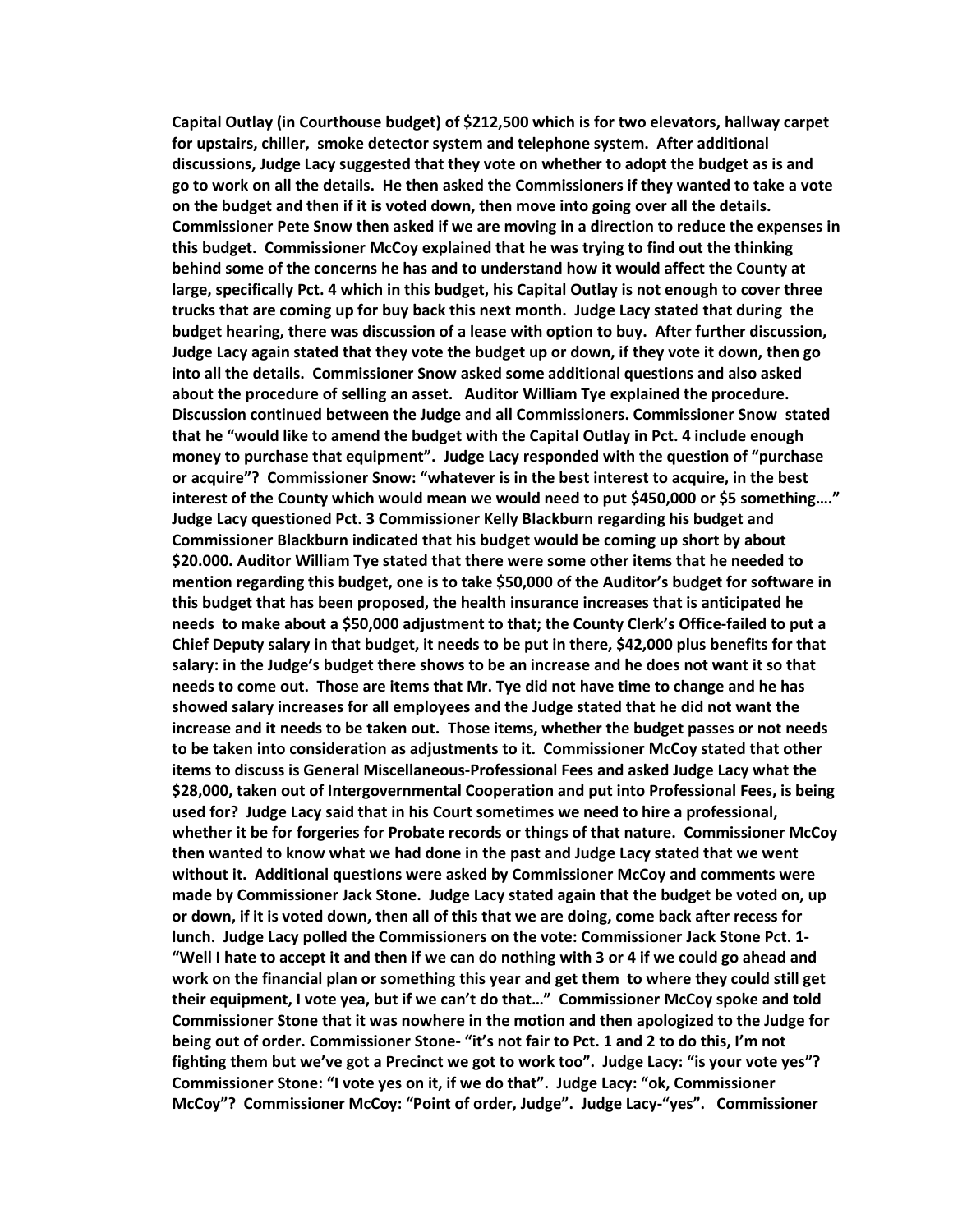**McCoy: "you accepted, Jack you just voted on something that is not in what you're voting on". Judge Lacy: "point of order, address me". Commissioner McCoy: "point of order, Commissioner Stone voted on something that is not part of this with a condition on his vote, you cannot do that. You cannot have a conditional vote". Commissioner Stone: "Why can't you do it"? Judge Lacy: "is your vote yes"? Commissioner Stone: "yeah, I'll vote yes on it, if you do what I ask you to do". Commissioner McCoy: "Judge, you are going to accept a conditional vote"? Judge Lacy: "I'm going to accept it as a yes vote". Commissioner Pat McCoy: "I vote no". Judge Lacy: "Judge votes yes". Commissioner Pete Snow: "No". Judge Lacy: "Commissioner Snow, no, Commissioner Blackburn"? Commissioner Kelly Blackburn: "No". Commissioner Stone: "guess I lost didn't I"? Judge Lacy: "welcome to the club. The budget and been presented and proposed, has been voted against three to two and we will now go to work as a committee as a whole to establish a budget".** 

**Judge Lacy asked the Commissioners if they would like to continue with the rest of the items on the agenda or to recess for lunch and then come back and finish. They agreed to continue. Judge Lacy indicated that Agenda Item #10 be put on hold until after lunch.**

- **Item 11: On this 24th day of September, 2012, a motion was made by Commissioner Pete Snow and duly second by Commissioner Pat McCoy to accept the District Judges Order to reappoint County Auditor William Tye to another two year term. Motion was put to a vote and all voted aye and none opposed. Motion carried.**
- **Item 12: On this 24th day of September, 2012, a motion was made by Judge Lacy and duly second by Commissioner Pete Snow to continue an Interlocal Agreement, as read by Judge Lacy in open Court, between Bowie County and TexAmericas Center for continuing their participation in a health insurance plan. Commissioner McCoy stated to the Court that the previous interlocal agreements that we have had dealt with the health insurance issues. It was discussed in the previous year that TexAmericas would be getting of the plan and what they did not realize is that they could not get off at the end of the fiscal year, they have to wait until the end of the calendar year. If we approve this particular agreement, it will do away with all of the other interlocal agreements we've got such as cooperative efforts such as any grant assistance, programs, BRAC, etc. There were several concerns and Mr. Wes Jordan, Attorney for TexAmericas, spoke to the Court and indicated that TexAmericas was still interested in maintaining interlocal agreements with the County. Judge Lacy stated: "Let's poll the votes. This is the vote to continue the health insurance until December 31st as is and thereafter agree for TexAmericas Center to be able to get their own health insurance through USAble, somewhat under the County's umbrella but not administratively". Commissioner Jack Stone: "yes". Commissioner McCoy: "no". Judge Lacy: "yes". Commissioner Pete Snow had questions before voting and he voted "yes". Commissioner Kelly Blackburn: "no". Motion was put to a vote and three voted aye and two opposed. Motion carried.**
- **Item 13: On this 24th day of September, 2012, a motion was made by Commissioner Pat McCoy and duly second by Commissioner Kelly Blackburn to approve an extended Interlocal Agreement, as stated, between TexAmericas Center and Bowie County. Judge Lacy polled the Commissioners. Commissioner Jack Stone: "yes". Commissioner Pat McCoy: "yes", Judge Lacy: "no". Commissioner Pete Snow: "yes". Commissioner Kelly Blackburn: "yes".**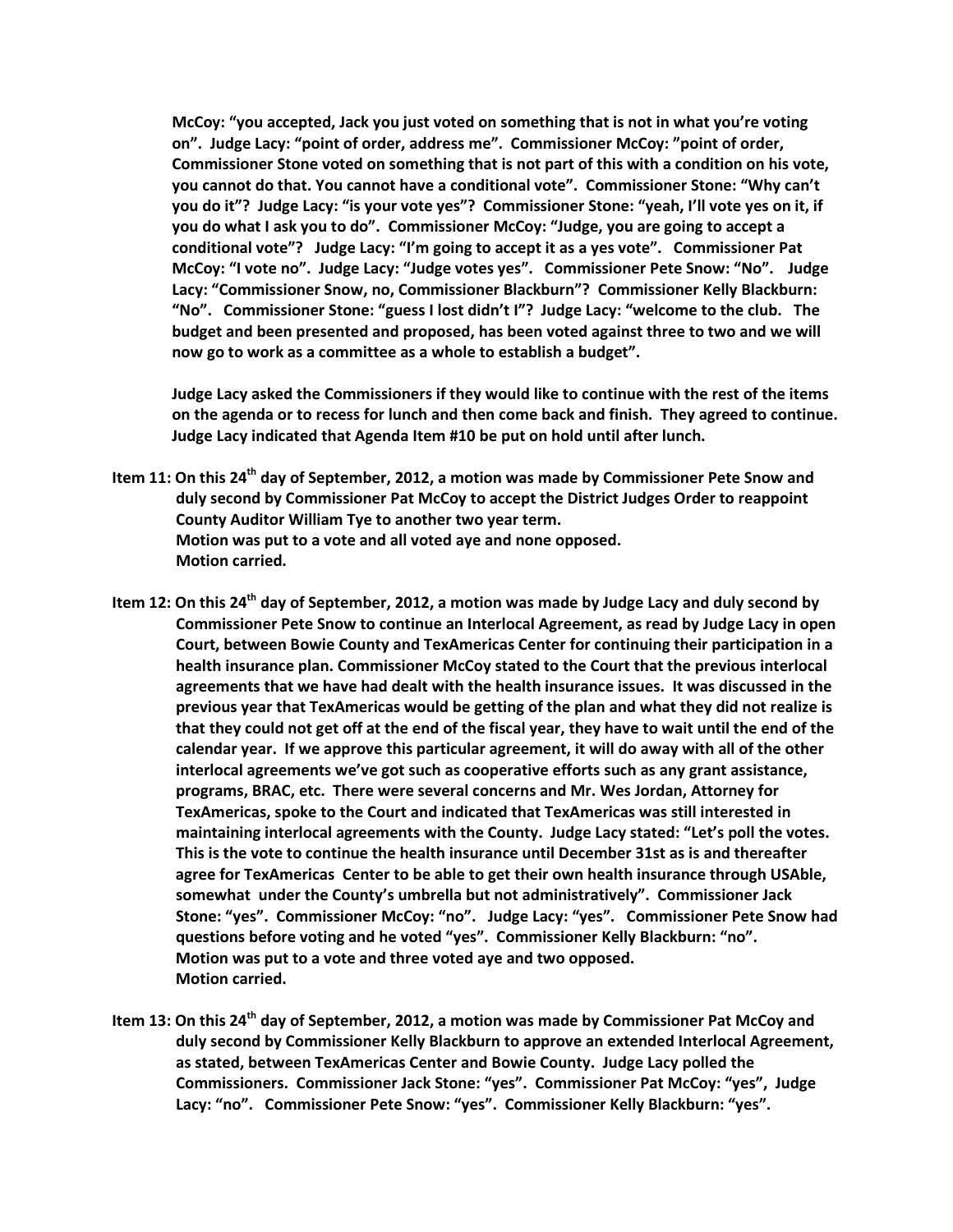**Motion was put to a vote and four voted aye and one opposed. Motion carried.**

- **Item 14: On this 24th day of September, 2012, a motion was made by Commissioner Jack Stone and duly second by Commissioner Pete Snow to set the dates for the regular meetings of Commissioners Court for 2012-2013. Motion was put to a vote and all voted aye and none opposed. Motion carried**
- **Item 15: On this 24th day of September, 2012, a motion was made by Commissioner Jack Stone and duly second by Commissioner Pete Snow to give permission to advertise to declare surplus for future sale at auction in the future-1982 International Truck, SN#7HTDF2278CGB12097- Pct. 1 Commissioner Jack Stone. Motion was put to a vote and all voted aye and none opposed. Motion carried.**
- **Item 16: On this 24th day of September, 2012, a motion was made by Commissioner Pete Snow and duly second by Commissioner Kelly Blackburn to approve an Excessive Force Resolution and other documents relating to Oak Grove Water Supply Project-William Tye. This was a State funded project going forward, all state funded and federally funded projects are going to require certain things that have to be done. 1: the County has to approve a Local Opportunity Plan; 2: Resolution-Excessive Force Resolution and 3: there is a designation form for Equal Opportunity Fair Housing. These three items have to be done before project can be completed and complete the funding for the project. Once this is done, any state and federal grants coming through, we will have already done this and won't have to do this going forward. There is a fourth form which is a Public Service Announcement, which is taken care of through the management firm of the project. Motion was put to a vote and all voted aye and none opposed. Motion carried.**
- **Item 17: On this the 24th day of September, 2012, there was no action taken regarding the burn ban. It will remain in effect.**
- **Item 18: On this the 24th day of September, 2012, a motion was made by Commissioner Pat McCoy and duly second by Commissioner Kelly Blackburn to approve September 10, 2012 Commissioner's Court Minutes as an Order of the Court. Motion was put to a vote and all voted aye and none opposed. Motion carried.**

 **Judge Lacy recessed Court at 1:00 P.M.**

 **Court reconvened at 2:07 P.M.**

 **The Court is back on Agenda Item #10 regarding the Budge. After extensive discussions and comments were made the Court will have a Special Session regarding the budget, which will be held on Friday September 28, 2012 at 10:00 A.M.**